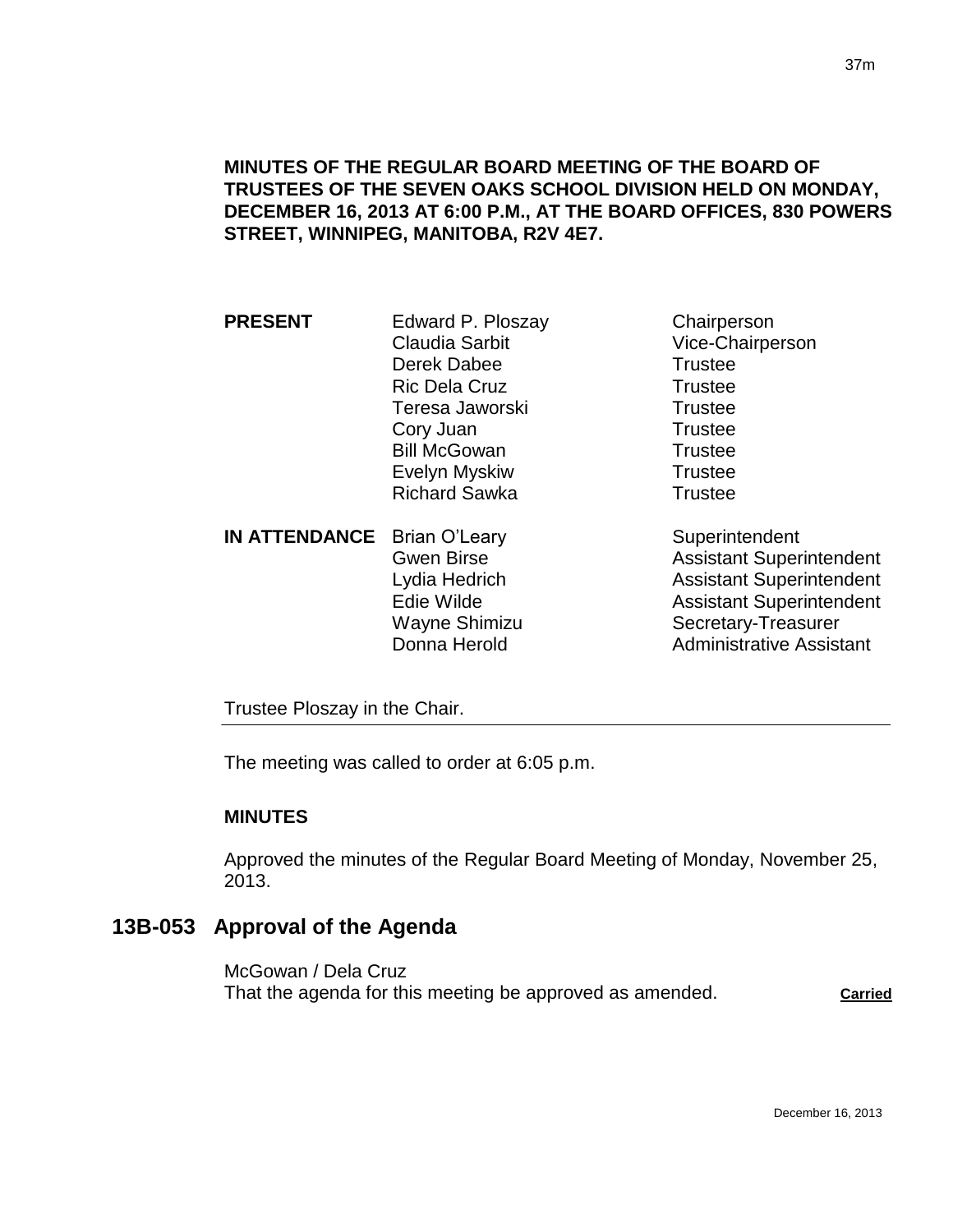# **13B-054 Moved to Committee of the Whole at 6:06 p.m.**

Sawka / Dela Cruz That the Board move into Committee of the Whole. **Carried**

Trustee Sarbit in the Chair.

### **OFFICER'S REPORTS**

- Trustee Dela Cruz reported on developments arising from collective bargaining.
- **Trustee Juan reported on the recent MSBA Regional meeting.**

# **13B-055 Manitoba School Boards Association Provincial Executive**

McGowan / Dabee

Approved that the Board endorse the nomination of Trustee Cory Juan for the position of Vice-President (Boards with 6,000 students or more) on the Manitoba School Boards Association Provincial Executive 2014-2015. **Carried**

### **SUPERINTENDENTS' PERSONNEL REPORT**

# **13B-056 Superintendents' Personnel Report**

Jaworski / McGowan That the Superintendents' Personnel Report be ratified. **Carried**

### ADMINISTRATIVE APPOINTMENTS

Karen Hiscott was appointed to the position of Principal, Governor Semple School, effective January 6, 2014.

Catherine Paul-Sawatzky was appointed to the position of acting Vice-Principal, École Constable Edward Finney School, effective January 6, 2014 to June 27, 2014 (term).

### TEACHER APPOINTMENTS

Jonathan Dueck was appointed to a full-time (1.00) Limited Teacher-General (Term) contract effective February 4, 2014 to June 27, 2014.

Alexa Klein was appointed to a full-time (1.00) Limited Teacher-General (Term) contract effective December 2, 2013 to June 27, 2014.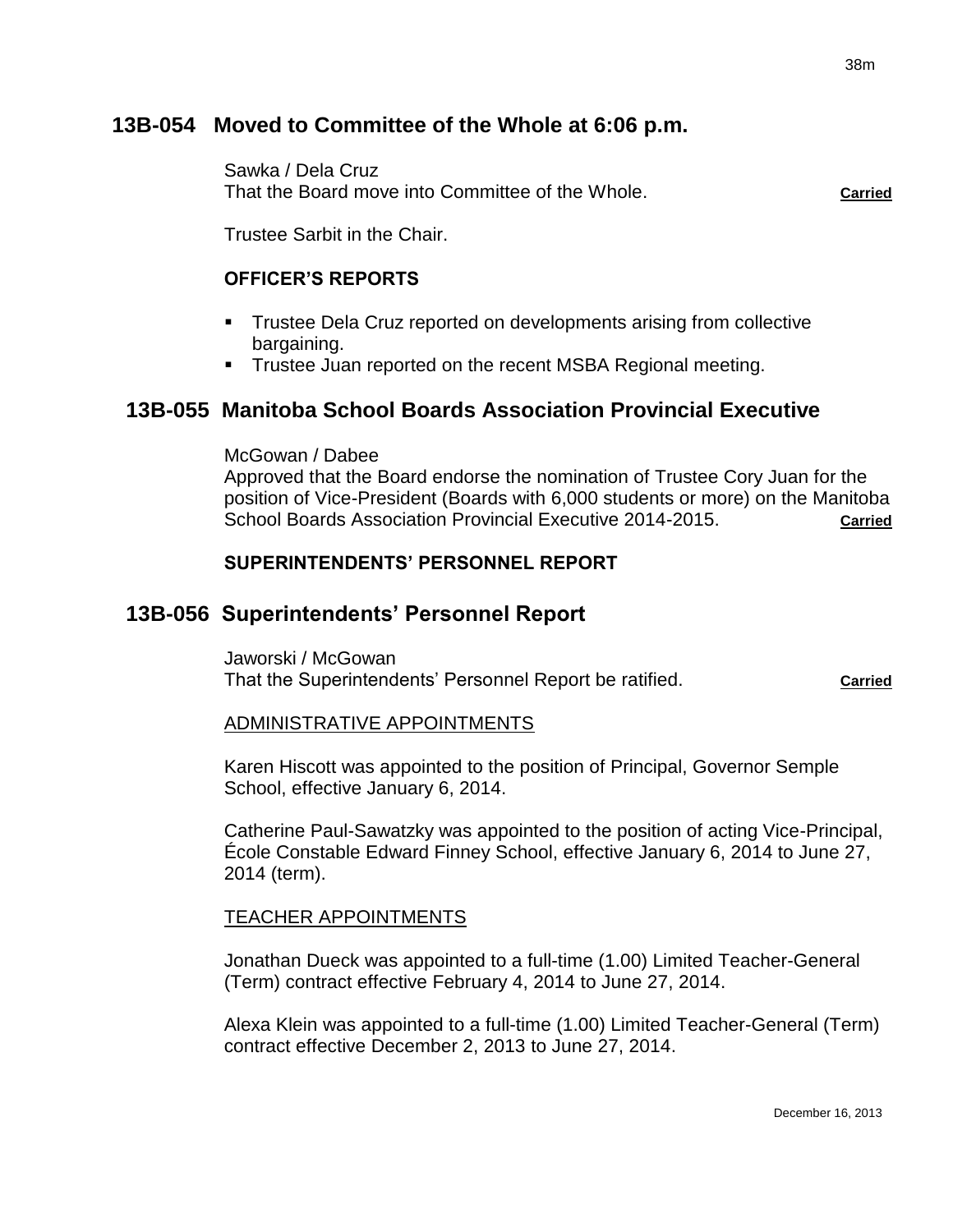### **SUPERINTENDENTS' PERSONNEL REPORT**

Gail Kress was appointed to a part-time (.50) Limited Teacher-General (Term) contract effective November 6, 2013 to June 27, 2014.

Joel Lessard was appointed to a full-time (1.00) Limited Teacher-General (Term) contract effective November 12, 2013 (indefinite).

Jay MacDonald was appointed to a full-time (1.00) Limited Teacher-General (Term) contract effective January 6, 2014 (indefinite).

Roberta Matheson was appointed to a full-time (1.00) Limited Teacher-General (Term) contract effective January 6, 2014 to June 27, 2014.

# TEACHER LEAVE OF ABSENCES

Natalie Kuypers was granted a leave of absence, full-time (1.00), without pay, effective April 17, 2014 to September 1, 2014.

Robert Page was granted a leave of absence, full-time (1.00), without pay, effective September 2, 2014 to June 30, 2015.

### TEACHER MATERNITY AND PARENTAL LEAVES

Stacey Abramson was granted maternity and parental leave effective February 3, 2014 to January 30, 2015.

Crystal Gibb was granted maternity and parental leave effective December 28, 2013 to April 17, 2014.

Alyssa Rajotte was granted maternity and parental leave effective January 6, 2014 to January 4, 2015.

### SUBSTITUTE TEACHER APPOINTMENTS

The following teachers were appointed to Substitute Teacher contracts effective the 2013-2014 school year:

Jonathan Dueck Robert Holmes Andrew Gamby Jordan Laidlaw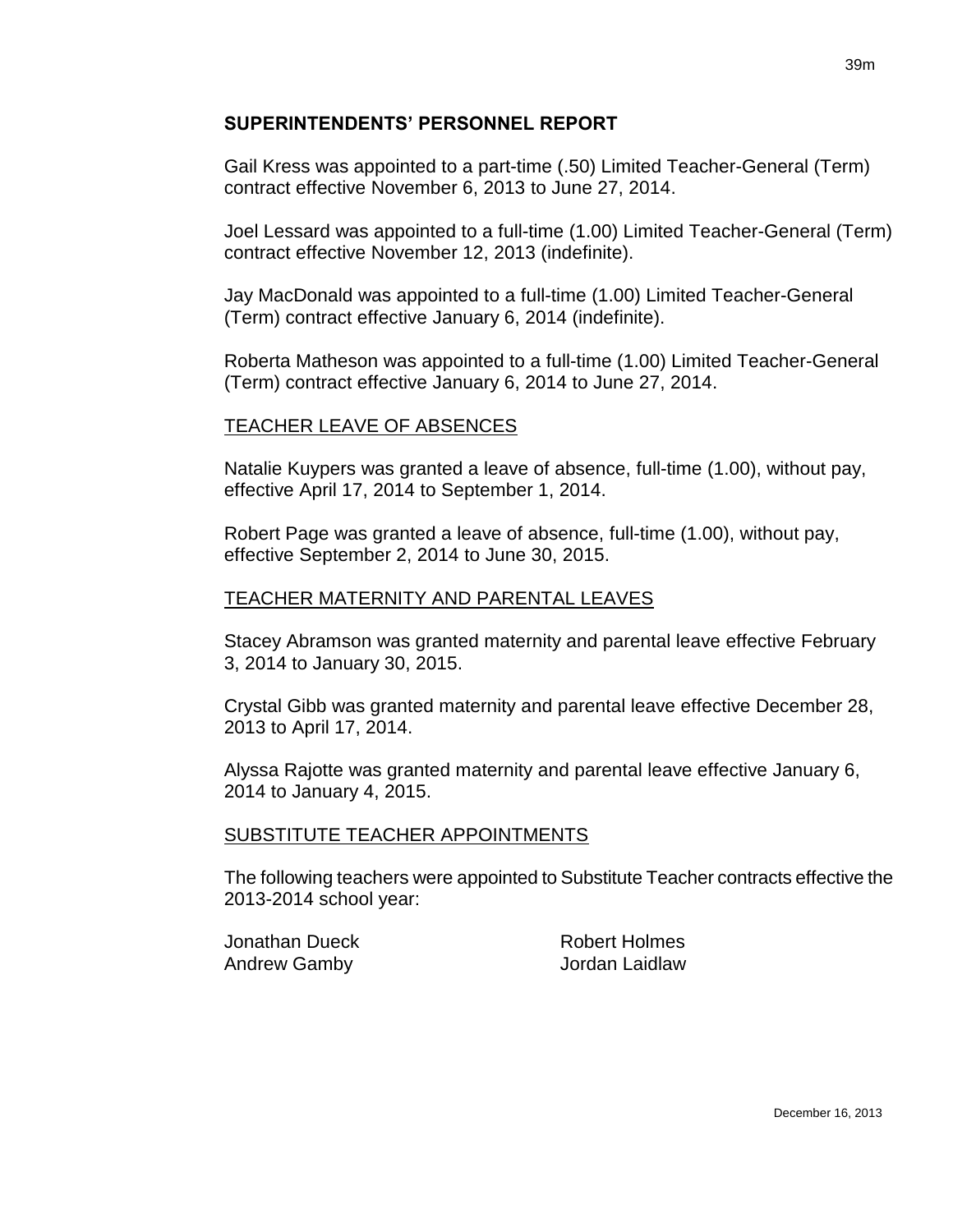### **SUPERINTENDENTS' PERSONNEL REPORT**

# EDUCATIONAL ASSISTANTS LEAVES OF ABSENCE

Cory Ash was granted a part-time (3.25 hours per day) leave of absence, without pay, effective November 25, 2013 to March 31, 2014.

John McLean was granted a full-time (6.5 hours per day) leave of absence, without pay, effective January 6, 2014 to August 31, 2014.

### CUSTODIAN APPOINTMENT

Chantal Labonte was appointed to the position of Custodian, full-time (8 hours per day), effective December 16, 2013.

### CUSTODIAN RETIREMENT

Joginder Dhami gave notice of intent to retire from the position of Custodian effective December 31, 2013.

### INSTRUCTOR APPOINTMENT

Nadiya Topalo was appointed to a full-time (1.00) term Instructor position effective November 19, 2013 to January 24, 2014.

# **SUPERINTENDENTS' REPORT**

The following matters were received as information:

- **Early Retirement Incentive.**
- **Boston Negotiations Conference.**
- Assistant Superintendent, Student Services Bulletin.
- Red River School Public Information Night.

Trustee Ploszay in the Chair.

# **SPECIAL ORDERS**

# **7:47 p.m. Manitoba / Canadian Student Leadership Conference**

Dawn Wilson, Julieta De Paula, Adam Hilderbrandt, Verland Force and students from Maples Collegiate.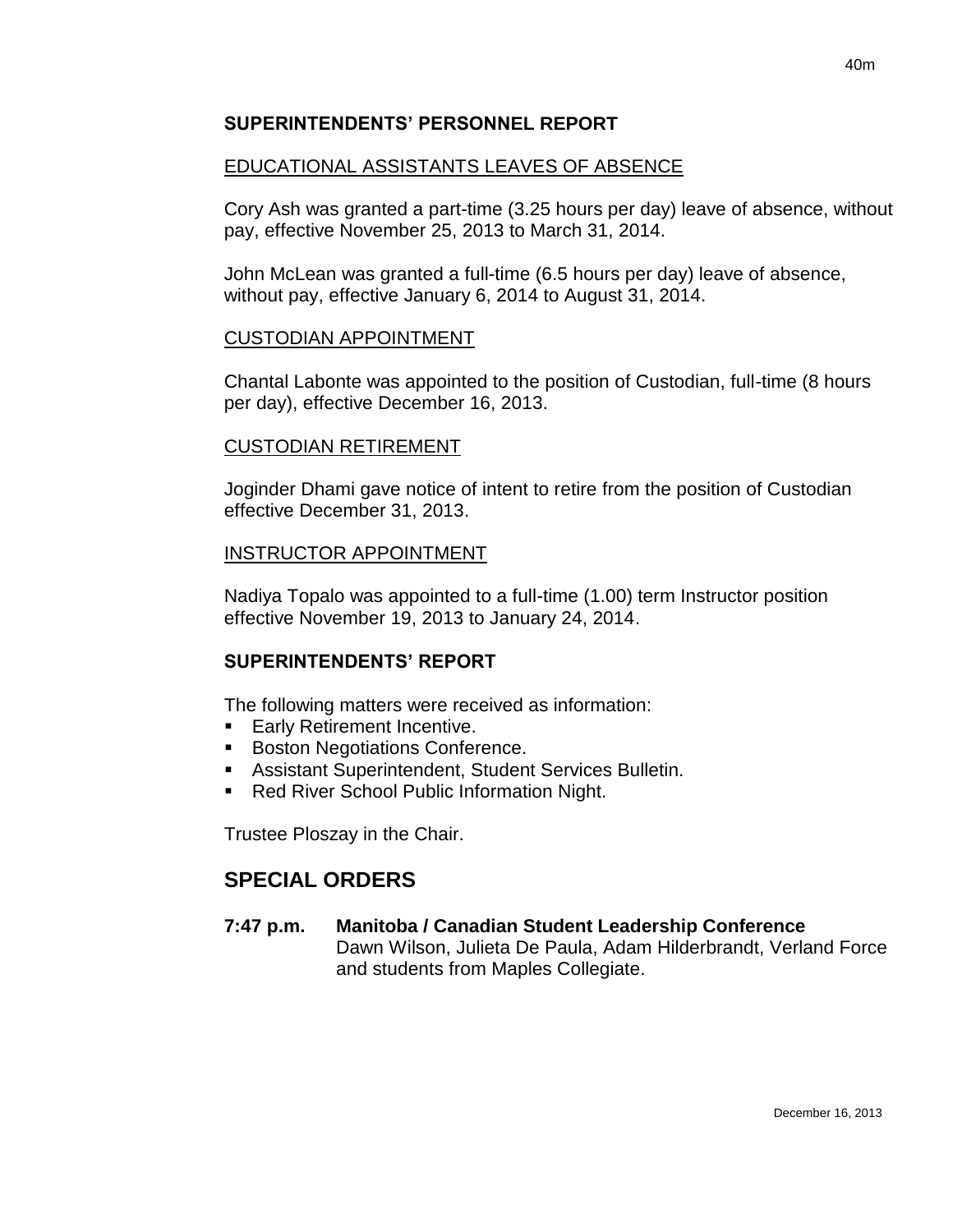**Carried**

# **13B-057 2013-2014 Board Calendar**

Juan / Dabee

Approved that a Regular Board meeting be added to the 2013-2014 Board Calendar on Monday, March 17, 2014.

# **13B-058 By-Law No. 6-2013**

Sarbit / Jaworski

Approved that By-Law No. 6-2013 for the purpose of borrowing the sum of \$5,720,900.00 Dollars for the purpose of the new dual K-8 Amber Trails School (\$5,533,200.00) and the 2012-13 Portable Classrooms at Arthur E. Wright, O.V. Jewitt and James Nisbet Community Schools (\$187,700.00) be given first reading. **Carried**

### **CONSENT AGENDA**

### **13B-059 Consent Agenda**

Dela Cruz / Dabee That the Consent Agenda be approved. **Carried**

#### Consultant for Garden City Collegiate 3 Storey East Wing Exterior Wall Replacement

That Stantec be hired as the Consultant for the Garden City Collegiate East Wing Building Envelope.

#### November 2013 Expenditure Listing

That cheques #2141025-#2141414 and #779-#788, US\$ cheques #214043- #214071, direct deposits #20141727-#20142496 and pre-authorized debits #2014068-#2014076 in the amount of \$2,033,186.12 be approved.

#### Bockstael Construction Limited Certificate of Payment No. 7

That Certificate of Payment No. 7 for the Amber Trails School project in the amount of \$1,240,698.81 be paid to Bockstael Construction Limited.

### Statutory Holdback on Bockstael Construction Limited Certificate of Payment No. 7

That the Statutory Holdback on Certificate of Payment No. 7 for the Amber Trails School project in the amount of \$95,806.86 be paid to the SOSD/Bockstael Construction account.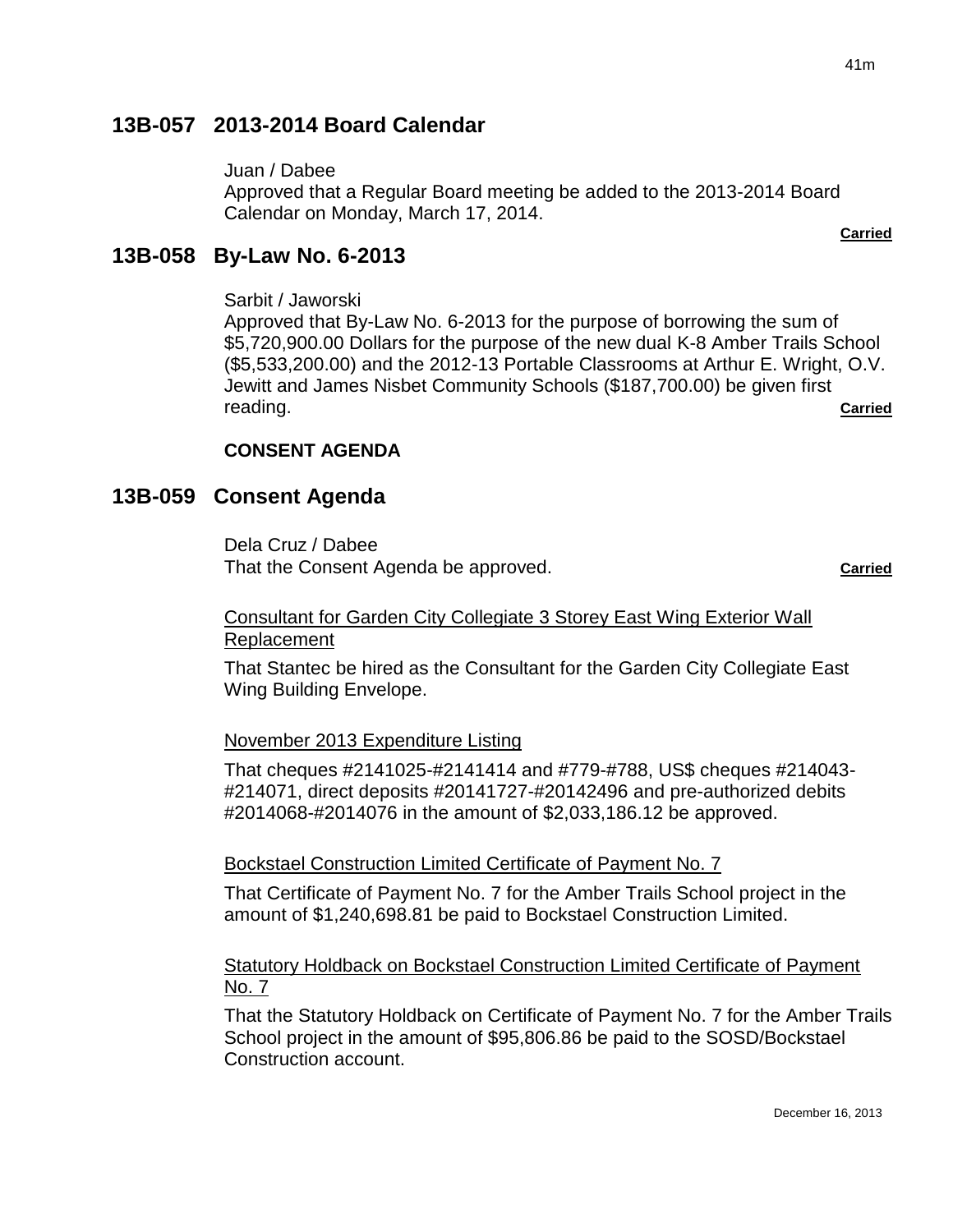### **CONSENT AGENDA**

#### Gardon Construction Ltd. Certificate of Payment No. 4

That Certificate of Payment No. 4 for the FY14 Portables at Belmont and West St. Paul schools in the amount of \$81,987.11 be paid to Gardon Construction Ltd.

#### Statutory Holdback on Gardon Construction Ltd. Certificate of Payment No. 4

That the Statutory Holdback on Certificate of Payment No. 4 for the FY14 Portables at Belmont and West St. Paul schools in the amount of \$6,331.05 be paid to the SOSD/Gardon-452-Portable 2013 account.

#### Loewen Mechanical Ltd. Certificate of Payment No. 6

That Certificate of Payment No. 6 for the Maples Collegiate Geothermal project in the amount of \$29,175.32 be paid to Loewen Mechanical Ltd.

#### Statutory Holdback on Loewen Mechanical Ltd. Certificate of Payment No. 6

That the Statutory Holdback on Certificate of Payment No. 6 for the Maples Collegiate Geothermal project in the amount of \$2,112.11 be paid to the SOSD/Loewen Mechanical - 448 Maples Geothermal account.

#### Mayer's Contract Interior Ltd. Certificate of Payment No. 9

That Certificate of Payment No. 9 for the Garden City Collegiate Science Lab project in the amount of \$20,280.89 be paid to Mayer's Contract Interior Ltd.

#### Number Ten Architectural Group Invoice No. 12276

That Invoice No. 12276 for the Elwick Elevator and Grooming Room project in the amount of \$2,557.36 be paid to Number Ten Architectural Group.

#### M. Block & Associates Invoice No. W-2013-268

That Invoice No. W-2013-268 for the Amber Trails School project in the amount of \$152.25 be paid to M. Block & Associates.

#### Number Ten Architectural Group Invoice No. 12315

That Invoice No. 12315 for the Elwick Elevator and Grooming Room project in the amount of \$5,409.01 be paid to Number Ten Architectural Group.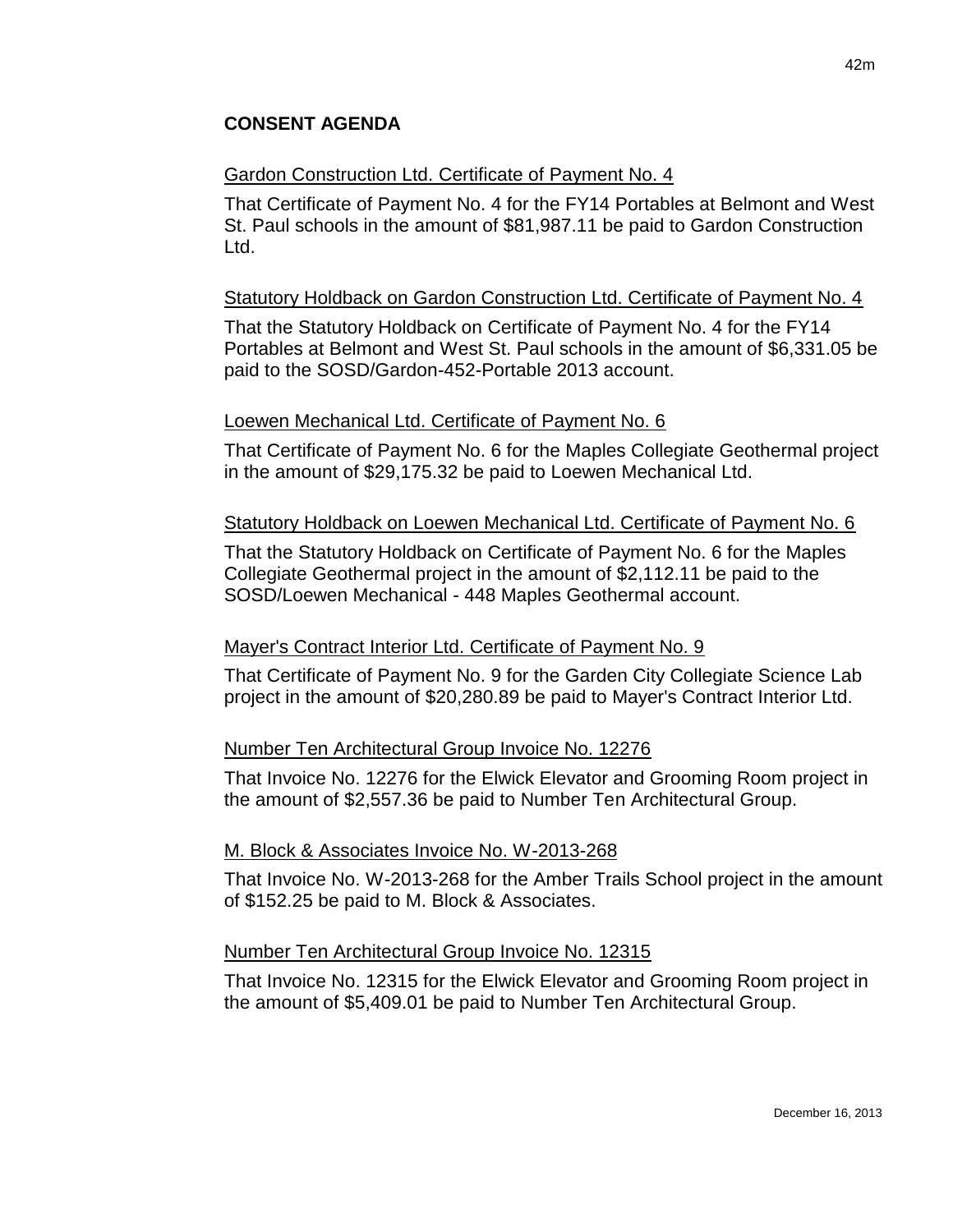### **CONSENT AGENDA**

#### Number Ten Architectural Group Invoice No. 12316

That Invoice No. 12316 for the Edmund Partridge Elevator and Grooming Room project in the amount of \$4,807.97 be paid to Number Ten Architectural Group.

#### Number Ten Architectural Group Invoice No. 12508

That Invoice No. 12508 for the Elwick Elevator and Grooming Room project in the amount of \$152.62 be paid to Number Ten Architectural Group.

### Number Ten Architectural Group Invoice No. 12509

That Invoice No. 12509 for the Edmund Partridge Elevator and Grooming Room project in the amount of \$152.62 be paid to Number Ten Architectural Group.

#### Number Ten Architectural Group Invoice No. 12623

That Invoice No. 12623 for the Elwick Elevator and Grooming Room project in the amount of \$7,592.54 be paid to Number Ten Architectural Group.

#### Number Ten Architectural Group Invoice No. 12624

That Invoice No. 12624 for the Edmund Partridge Elevator and Grooming Room project in the amount of \$11,276.19 be paid to Number Ten Architectural Group.

### Number Ten Architectural Group Invoice No. 12627

That Invoice No. 12627 for the Maples Collegiate Commons Addition project in the amount of \$9,512.52 be paid to Number Ten Architectural Group.

### PSA Studio Inc. Invoice No. 14047

That Invoice No. 14047 for the FY14 Portable Classrooms at Belmont and West St. Paul schools in the amount of \$1,312.49 be paid to PSA Studio Inc.

#### PSA Studio Inc. Invoice No. 14065

That Invoice No. 14065 for the FY14 Portable Classrooms at Belmont and West St. Paul schools in the amount of \$288.74 be paid to PSA Studio Inc.

### QCA Building Envelope Ltd. Invoice No. 311

That Invoice No. 311 for the Amber Trails School project in the amount of \$1,627.50 be paid to QCA Building Envelope Ltd.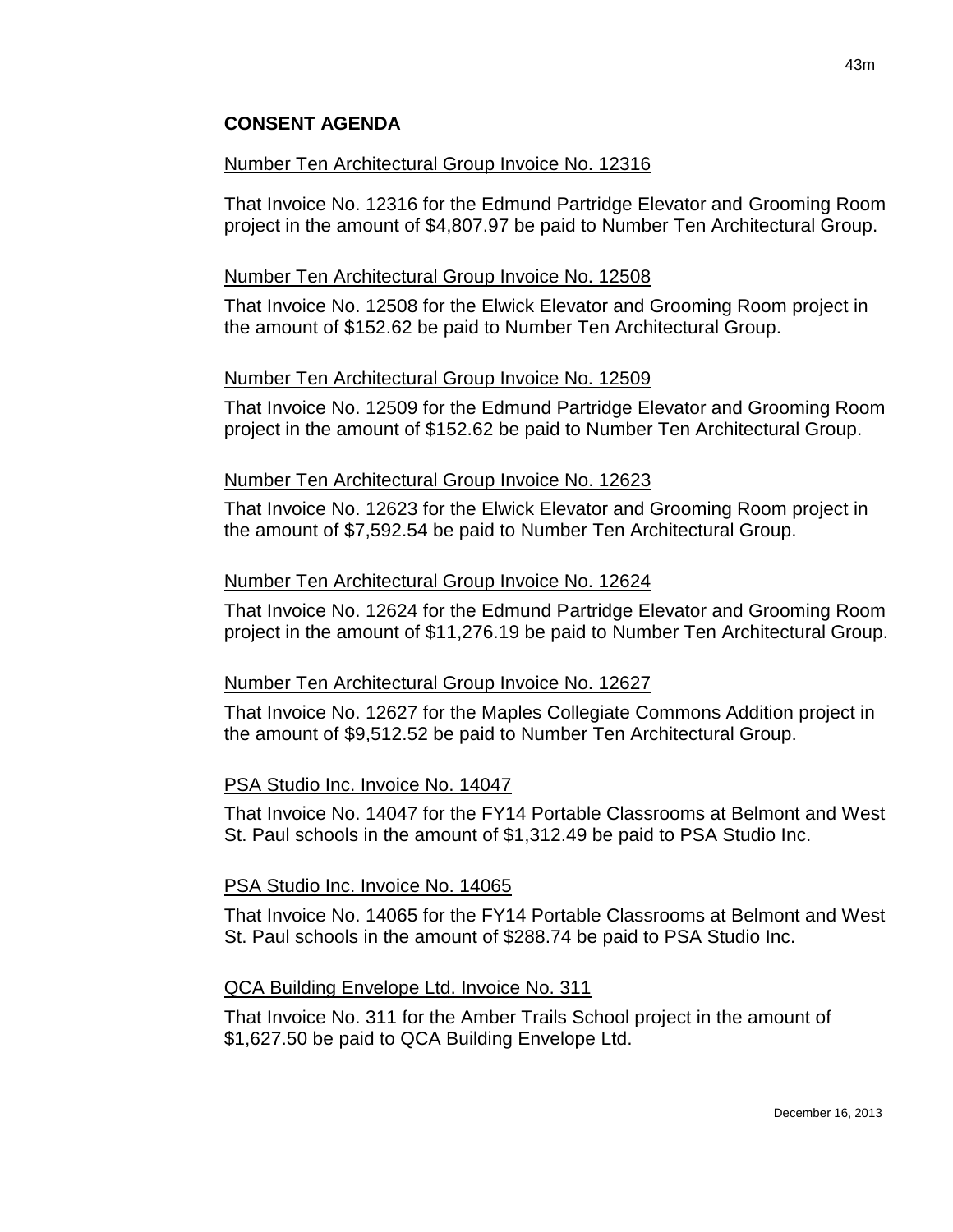### **CONSENT AGENDA**

#### Stantec Consulting Invoice No. 773275

That Invoice No. 773275 for the FY12 Portable Classrooms at A.E. Wright, O.V. Jewitt and James Nisbet schools in the amount of \$264.70 be paid to Stantec Consulting.

#### **POLICY COMMITTEE**

### **13B-060 Policy GCBAT – Human Resources Clerk**

Jaworski / Dabee

Approved that revised Policy GCBAT – Human Resources Clerk be approved for inclusion in the Policy Manual. **Carried**

### **13B-061 Policy GABAC-R1 – Scheduled Inspections of Building Systems**

#### Dabee / Jaworski

Approved that revised Policy GABAC-R1 - Scheduled Inspections of Building Systems be approved for inclusion in the Policy Manual. **Carried Carried** 

### **CORRESPONDENCE**

- Edward Ploszay, Chair, Seven Oaks School Division: Letter to Mayor Sam Katz supporting concerns expressed by Pembina Trails School Division with respect to changes to snow clearing.
- Modes of Transportation To and From School in Seven Oaks School Division.
- **MSBA e-bulletin December 11, 2013.**
- **Notes From CSBA December 2013.**
- **MERN Winter Forum 2014.**
- River East Transcona School Division: Job Bulletin Assistant Superintendent.
- Seven Oaks School Division: September 30, 2013 Enrolment Report.
- **Brandon School Division: Job bulletin Assistant Secretary-Treasurer.**
- Gail Anderson, Director, Consumer Protection Office: Legislation to repeal *The Charities Endorsement Act* effective December 31, 2013 is under consideration in the Legislature in Bill 46, The Statutes Correction and Minor Amendments Act, 2013.
- Labour Relations, Manitoba School Boards Association: CPI, Unemployment Rate and Regional Trends Update November 2013.
- Vickie Mundle, Pupil Transportation Unit, MB Education and Advanced Learning: Manitoba Infrastructure and Transportation Guidelines for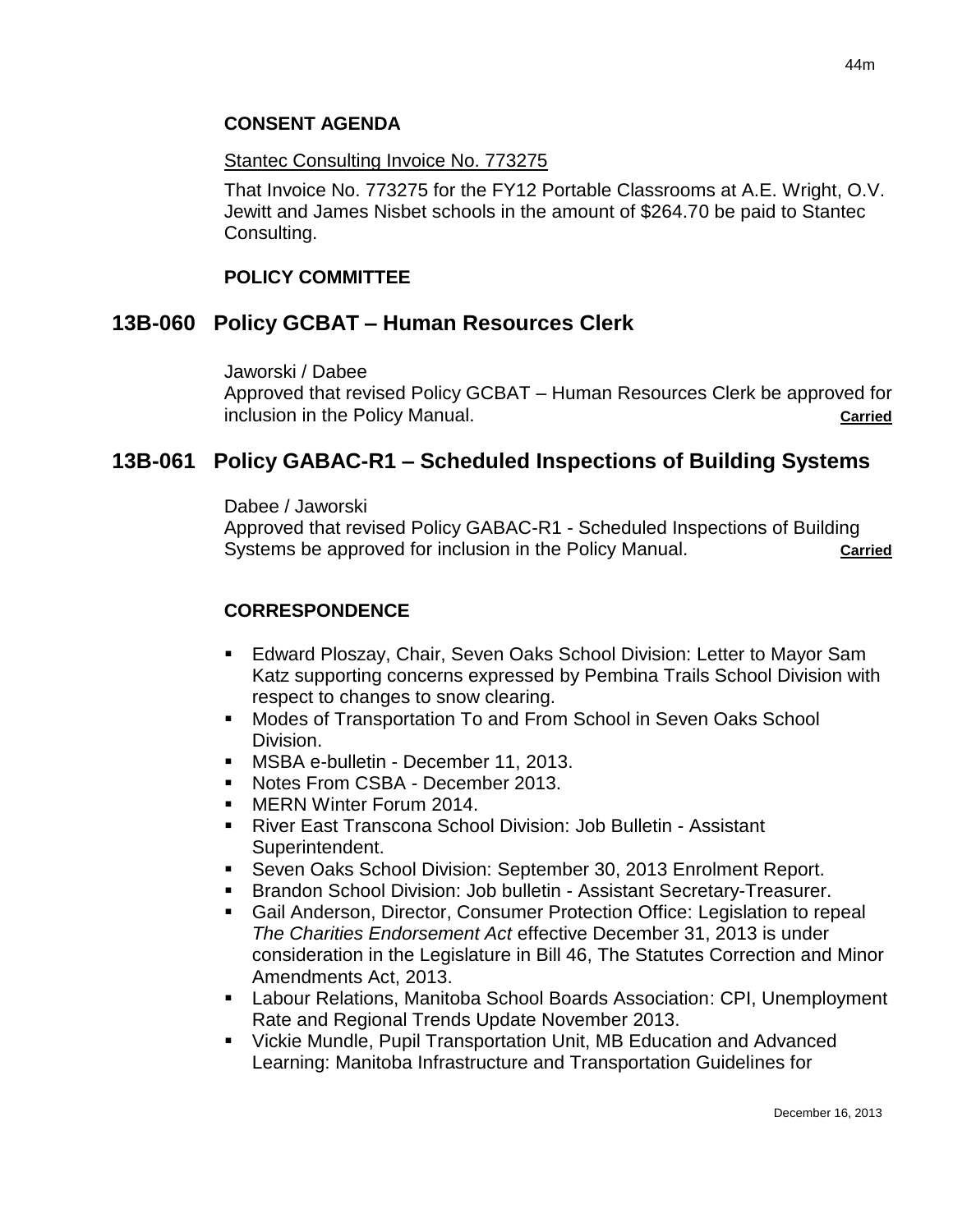# **CORRESPONDENCE**

- Establishing Reduced-Speed School Zones.
- John Weselake, A/Executive Director, Public Schools Finance Board: Retail Sales Tax Rate Change - note transition rules in Manitoba Finance, Taxation Division Notice RST 13-05, revised July 2013.
- Chris Hagen, Senior Field Officer, Pupil Transportation Unit: Propane-Powered School Bus Purchase for 2014-15 School Year.
- Wayne Shimizu, Secretary-Treasurer, Seven Oaks School Division: Letter to Chris Hagen, Senior Field Officer, Pupil Transportation Unit, regarding Propane-Powered School Bus Purchase for 2014-15 School Year.
- Floyd Martens, President, Manitoba School Boards Association: Letter of support for an integrated system of early learning and childcare as outlined in Manitoba Child Care Association and Child Care Coalition of Manitoba's letter recently forwarded to the Minister of Family Services and Minister of Children and Youth Opportunities.
- **Bob Craddock, Director, Assessment Services Department, Workers** Compensation Board of Manitoba: 2014 WCB assessment rate.
- Manitoba News Release: December 2, 2013 Province Announces New Position at U of W to Strengthen Teacher Training in Math. New Interdepartmental Professor, Stronger Math Requirements for Teacher Candidates Will help Strengthen Student Performance: Minister Allum.
- Manitoba News Release: December 3, 2013 Province's Smaller Classes Initiative Results in 130 New Teachers in Schools This Year. More One-on-One with Teachers, Better Support for Students Learning 'Back-to-basics' Math, Language Arts Curriculum: Minister Allum.
- Manitoba News Release: December 9, 2013 Government Begins Pre-Budget Consultations. Province Using New Ways to Engage Manitobans on their Priorities: Minister Howard.
- Amanda Lefley, The Selkirk Journal: Article from Thursday, December 5, 2013 issue of The Selkirk Journal: "Weighing in on local school division board's upcoming budget".
- Andrea Lawson, Project Leader, The Public Schools Finance Board: Proposed Red River School - Design Authority.
- **E.** Liane Wychreschuk, Architect, Prairie Architects Inc.: Amber Trails Community School Site Observation Report No. 10.
- MCM Architects Inc.: Change Order No. 3 Victory School Daycare (Andrews Early Learning Centre).
- MCM Architects Inc.: Change Order No. 4 Victory School Daycare (Andrews Early Learning Centre).
- Craig Bachynski, Number TEN Architectural Group: Change Orders No. 2 & No. 3 - West St. Paul Grooming Room and Lifts.
- John Wassenaar, Number TEN Architectural Group: Change Order No. 13 Maples Collegiate Student Commons Addition.
- Andrea Lawson, A/Manager of Architectural Services, The Public Schools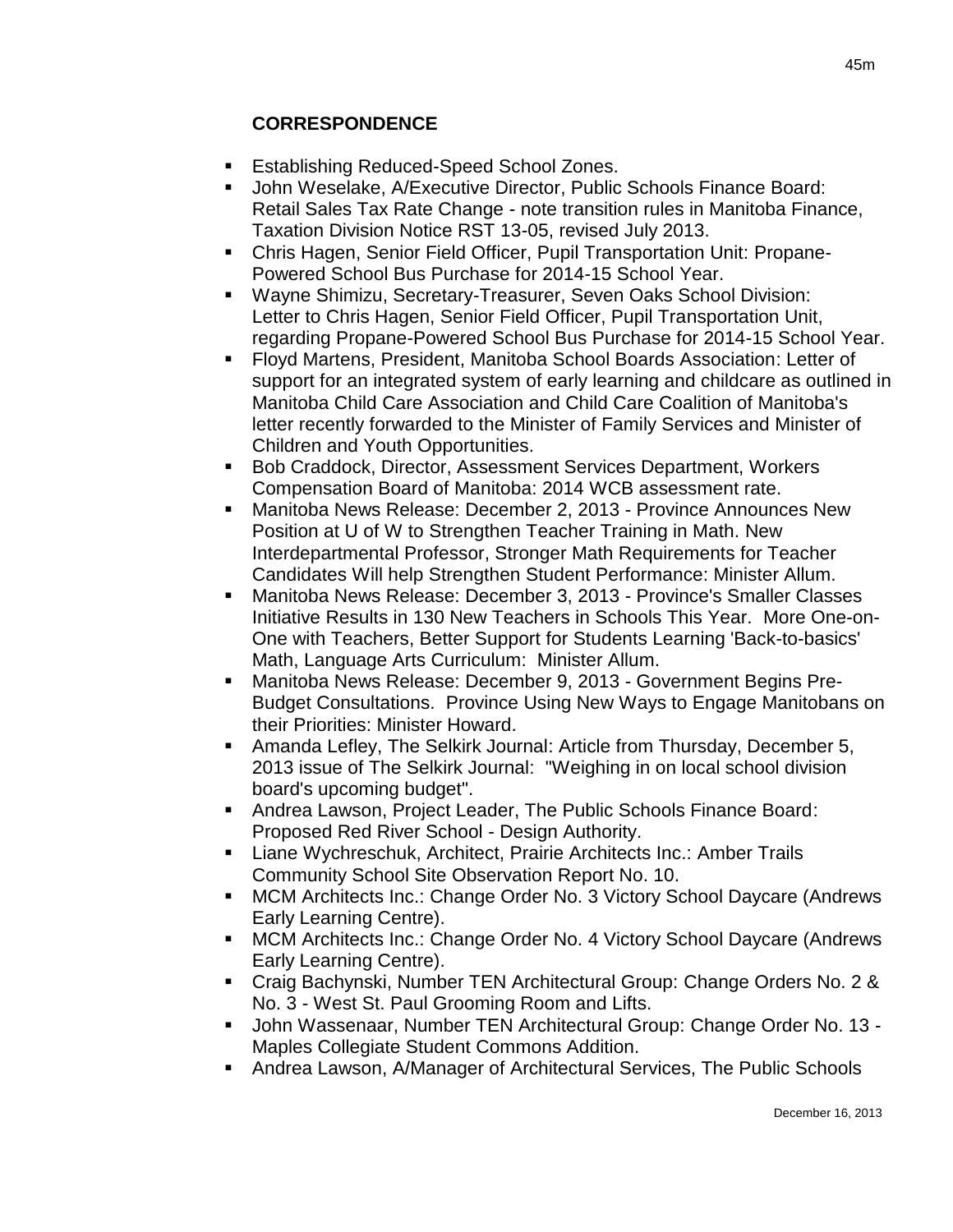### **CORRESPONDENCE**

Finance Board: West St. Paul School - Elevator Lift, support for additional costs.

- Tania Liba, Office of the Mayor: Confirmation of receipt of letter regarding concerns of snow clearing service in Winnipeg.
- Dr. Donna Michaels, Superintendent/CEO, Brandon School Division: Annual Education Results Report for the 2012/2013 school year.
- Manitoba Children and Youth Opportunities: Premier's Volunteer Service Award 2014.

# **13-062 Moved to Committee of the Whole at 8:22 p.m.**

McGowan / Dabee That the Board move into Committee of the Whole. **Carried**

Trustee Sartbit in the Chair.

# **13-063 Red River School Architect Selection**

Dela Cruz / Jaworski

That the Board request approval of The Public Schools Finance Board to appoint Prairie Architects Inc. as the lead consultant for the new Red River School. **Carried**

#### **SUPERINTENDENTS' REPORT**

The following matters were received as information:

- 20K3 Public Schools Finance Branch.
- **Meeting with Minister Allum.**
- E-mail Upgrade.
- **Expansion of BEEP program.**
- Policy: Life Saving Medication.
- **PISA Report.**

# **13-064 General Supplies Tender**

Dela Cruz / McGowan Approved that the 2014 General Supplies Tender be awarded to Supreme.

**Carried**

### **CORRESPONDENCE**

- **MSBA Trustee Indemnity Survey 2013-14.**
- **Kathlyn McNabb, Secretary-Treasurer, Rolling River School Division:** Nomination of Trustee Ken Cameron for Vice-President - Boards under